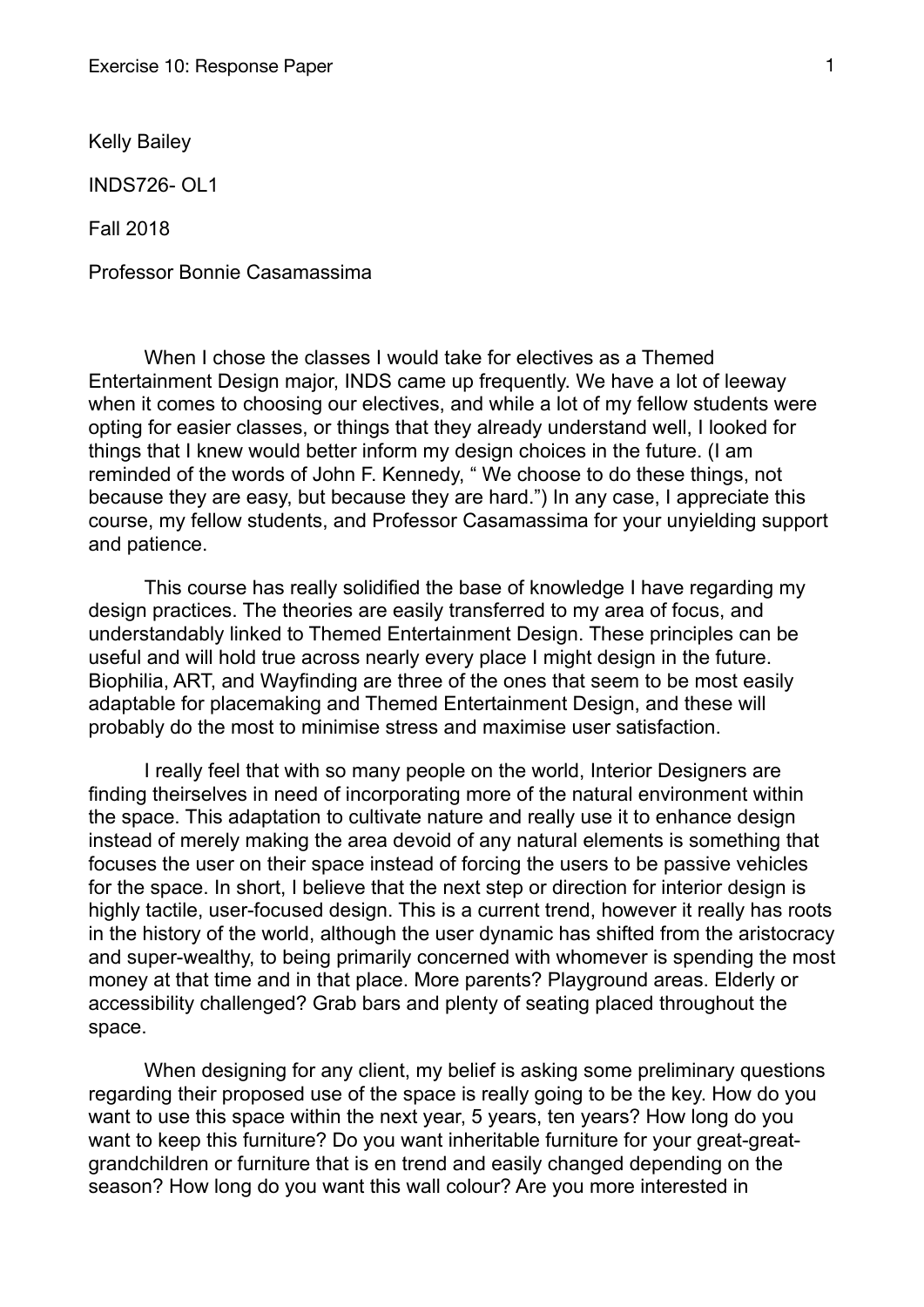## Exercise 10: Response Paper 2

showcasing your own style and travels, or allowing the space to be a neutral area where no particular statements are made? I'm sure there are many other pertinent questions that a successful interior designer should ask, but these are the ones that seem to make sense to me.

 As far as the different types of environments, I feel that a similar assessment is needed. Everything in each of these spaces needs to be durable, easy to clean, and comfortable. Though there is a lot of overlap with these areas, the colours are really what seem to change for me. Within the learning environment, bright, vivid colours, bold patterns, and playful textures are readily able to adapt to these spaces, whilst in healthcare, more muted tones and neutral palettes are better suited. Within the workplace, I think it really depends on the place of business and service environment as to what palette is better. Some areas can really be wildly colourful, and others are deep, dark, and dungeonous. Again, it just depends on what the client needs.

 I feel that I've been greatly influenced by this course. I really hadn't thought a lot about the needs of the user and client when making theoretical designs before, but now that is the first thing I question. Thank you again for everything.